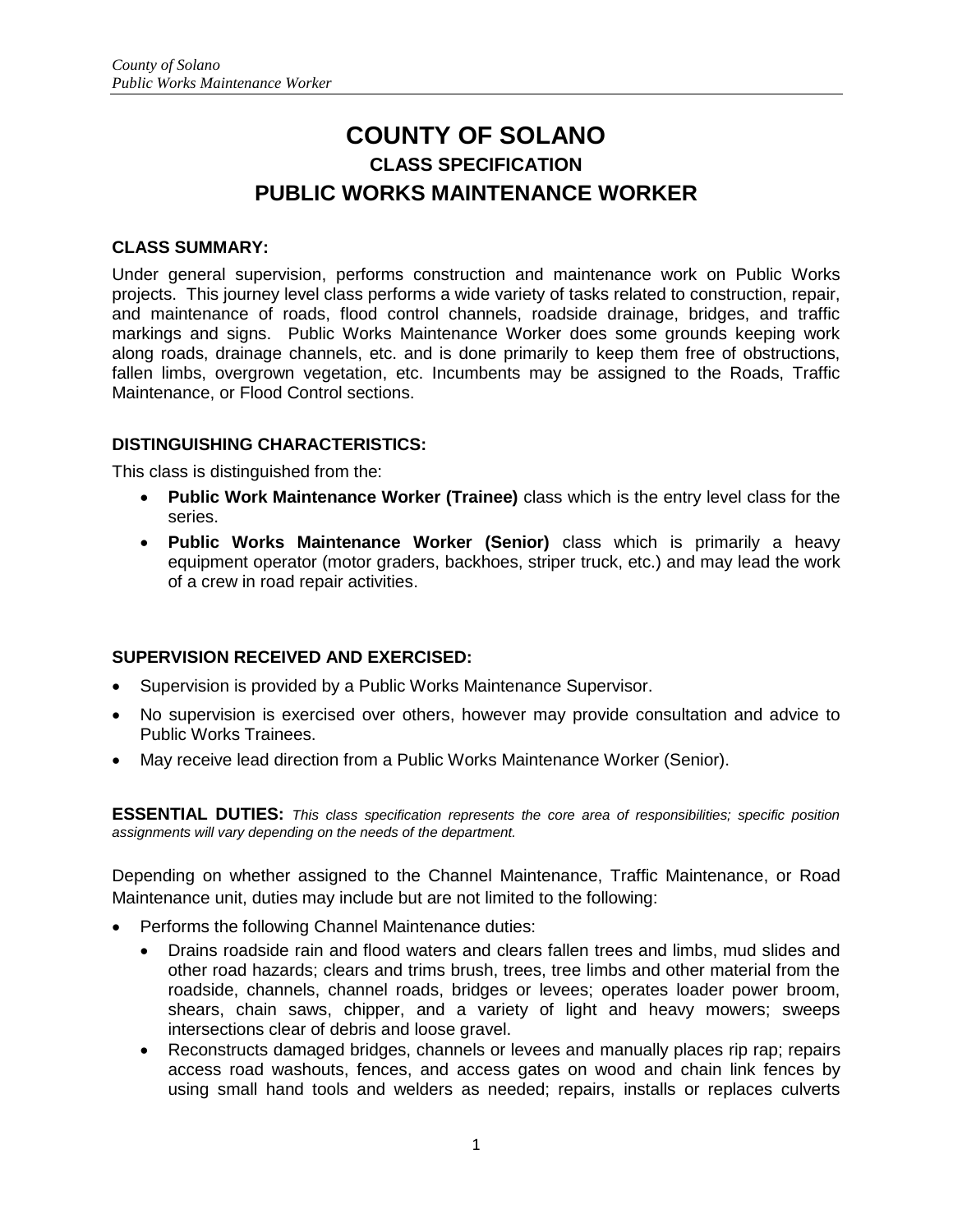using front end loader, backhoe and a variety of power equipment; replaces water channel flap gates.

- Daily pre-operation and post-operation inspection of equipment to which assigned.
- Performs the following Traffic Maintenance duties:
	- Stencils traffic lettering and speed limits on roadway using stencils and spray paint equipment and maintains a stenciling log; helps strip roads by finding the center of the roadway and marking the center using "cat pawing" techniques or by operating the lead car for the striper and filling the striper with paint and reflective beads; installs pavement markers. Installs and repairs road signs and sign posts at proper height and angle and regularly inspects all signs on an assigned route; washes all signs. as needed and maintains a traffic sign log book; fabricates road signs using various materials, color and lettering in accordance with highway regulations and current needs; operates computerized sign making equipment.
	- Installs raised pavement markers.
	- Inspects repairs and replaces bridge navigational lights.
	- Daily pre-operation and post-operation inspection of equipment to which assigned.
- Performs the following Road Maintenance duties:
	- Operates a dump truck and attached equipment to haul asphalt or other materials and spread material on roadways for chip sealing or dust coating or blade patching; installs guardrails along County roads; installs pavement markers.
	- Assists in permanent patch, pothole patch, chip seal, tack oiling, dust coat, blade patch, crack sealing, and pavement removal and replacement on various road projects; applies oils, aggregates, and blacktop to roadways; uses level lute, and various manual and power rollers to spread, level and compact road materials, installs pipe culverts under roadways; may keep track of bottom dumps of road aggregates during road construction and use calculator to compute amounts delivered
	- Performs operator maintenance, according to lube chart or owner's manual, on equipment; fuels mobile equipment and check fluid levels; change oil on small engines, lube vehicles, inspect brakes, inspect steering and suspension systems, check tires and lighting systems.
	- Daily pre-operation and post-operation inspection of equipment to which assigned.
- Performs other duties as assigned.

# **EDUCATION AND EXPERIENCE:**

- **Education:** High School Diploma, GED, or equivalent; **AND**
- **Experience:** 
	- **Either:** One year of full-time paid experience construction and road maintenance work equivalent to journey level public works maintenance worker; **OR**
	- One year of full-time paid experience in the Solano County class of Public Works Maintenance Worker (Trainee).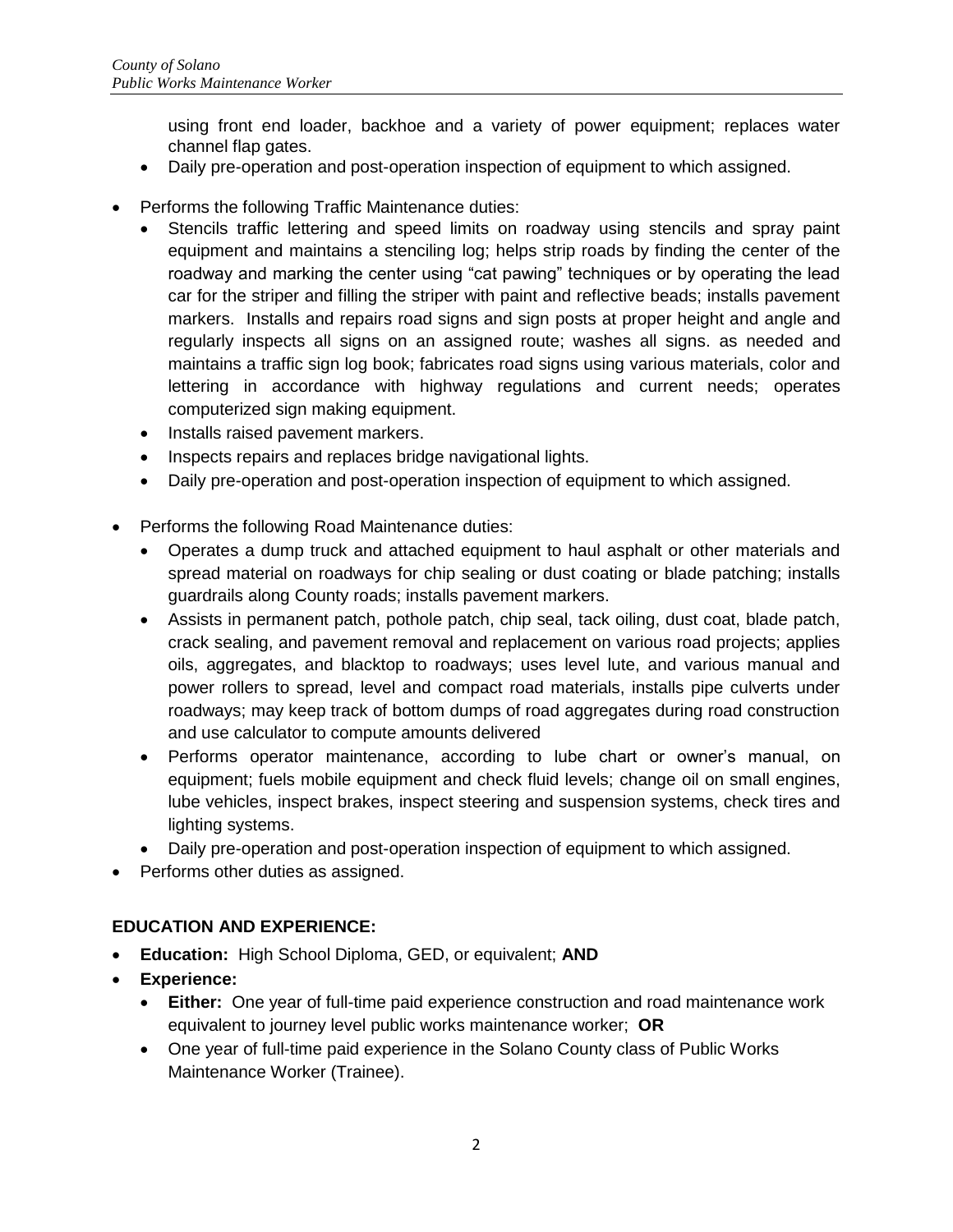# **LICENSING, CERTIFICATION AND REGISTRATION REQUIREMENTS**:

 Applicants are required to possess a valid California Driver's License, Class A with any required endorsements.

**Notes:** The driver's license must be kept current while employed in this class. A Hazmat certification may be required.

#### **REQUIRED KNOWLEDGE, SKILLS AND ABILITIES:**

#### **Knowledge of:**

- Methods, techniques and materials used in road work such as chip sealing, patching, dust coating, crack sealing, oiling, pavement removal and replacement.
- Operation of equipment and tools commonly used on road construction, traffic signing, pavement marking, and channel/bridge maintenance, repair and reconstruction.
- Motor vehicle code as it relates to the operation of construction equipment.
- Traffic sign construction.
- Traffic sign regulations and Requirements.
- Tree trimming methods and techniques.
- Pavement marking methods and techniques.
- Pavement marking regulations and requirements.
- Guardrail installation and repair methods.
- Use of herbicides and maintenance of spray equipment.
- Carpentry tools and methods as they relate to concrete forms and fences.
- Methods and techniques of lifting and cribbing bridges.
- Methods of working with asphalt and concrete.
- Materials, compaction methods and placement of material rip rapping.
- Backfill, and run off protection around bridges, channel slopes and levee slopes.
- Safe work methods around heavy equipment traffic, canals and stream beds
- Customer service techniques for dealing with customers.
- Basic english composition, spelling, grammar, vocabulary, and punctuation for both written and oral communications.
- Standard office procedures, practices, equipment, personal computers, and software.

#### **Skill and/or Ability to:**

- Operate a variety of construction equipment in a safe and efficient manner;
- Service and make minor adjustments and repairs to construction equipment.
- Follow and understand verbal and written directions.
- Detect uneven surfaces and level them out.
- Establish and maintain cooperative working relationships.
- Demonstrate tack and diplomacy.
- Work safely around vehicular traffic.
- Proofread and/or edit for errors in spelling, grammar and punctuation on road signs.
- Read and understand highway manuals regarding traffic signing and marking.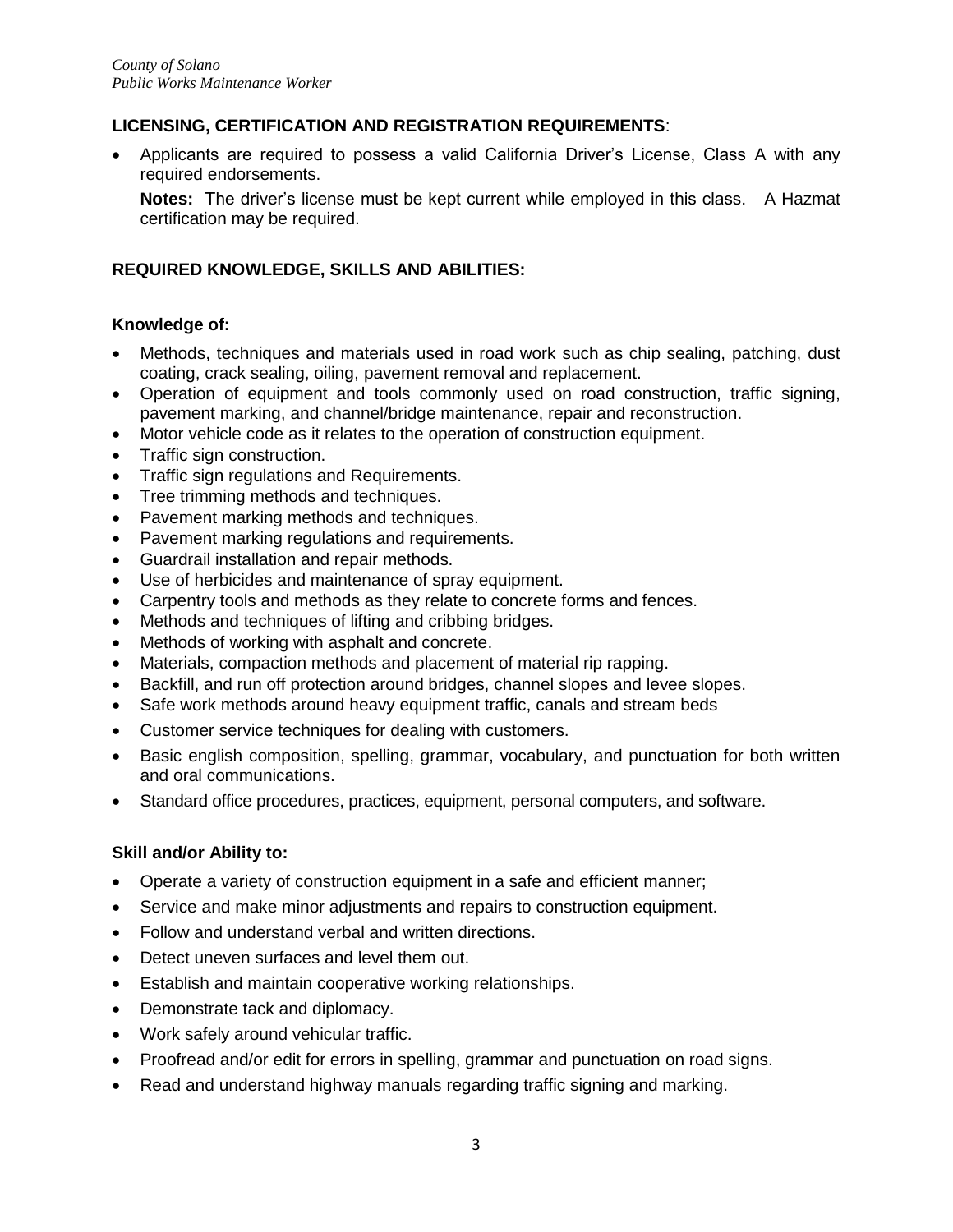- Operate hand and power pruning tools, power washers and spray painting and equipment.
- Work at heights
- Make routine arithmetical calculations.
- Determine the center of a roadway.
- Determine proper sign placement and alignment.
- Work around and mix paints, solvents, and glues.
- Weld and construct fences and concrete forms.
- Work with asphalt and concrete.
- Maintain balance in and around streams
- Organize and prioritize work assignments.
- Maintain accurate records and document actions taken.
- Establish good relationships with the public and internal customers.
- Use modern office equipment to include computers and related software applications.
- Operate and maintain a variety of hand and power tools properly and safely.

## **PHYSICAL REQUIREMENTS:**

- Mobility and Dexterity: This class typically requires employees to perform the following: (1) balancing, stooping, kneeling, reaching, crawling, fingering, grasping, and repetitive motion; (2) climbing and working safely on ladders and step ladders with a total weight that does not exceed the weight capacity of the ladder or the highest rated capacity of the harnesses and lanyards used for fall protection; and (3) standing or walking during normal work hours on uneven surfaces.
- Lifting, Carrying, Pushing and Pulling Heavy work: This class typically requires employees to perform the following: exerting up to 100 pounds of force occasionally with assistance, and/or up to 50 pounds of force frequently, and /or up to 20 pounds of force constantly to move objects.
- Vision: This class requires employees to have close visual acuity, with or without correction, to prepare and analyze data and figures, view a computer terminal, read, and to distinguish between normal and off shade colors and to read gauges and meters in dimly lighted areas etc. Employees are also required to have depth perception and good eye-to-hand coordination in order to operate a motor vehicle and to operate a variety of hand and power tools.
- Hearing/Talking: This class requires employees to perceive the nature of sounds at normal speaking levels with or without correction, and have the ability to receive detailed information through oral communication. Employees in this class are also required to be able to communicate to express or exchange ideas. Detailed or important instructions must occasionally be conveyed to others accurately, loudly, and/or quickly.
- Other: This class typically requires employees to have sufficient sense of smell, and touch to observe equipment functions for normal and abnormal occurrences.

#### **WORKING CONDITIONS:**

 Outdoor Work: Employees in this class will often be working outdoors and thus may be subject to exposure to intense noises, fumes, odors, pollens, dust, inadequate lighting, and to unpleasant field conditions including rainy, windy, cold, or hot weather; may be exposed